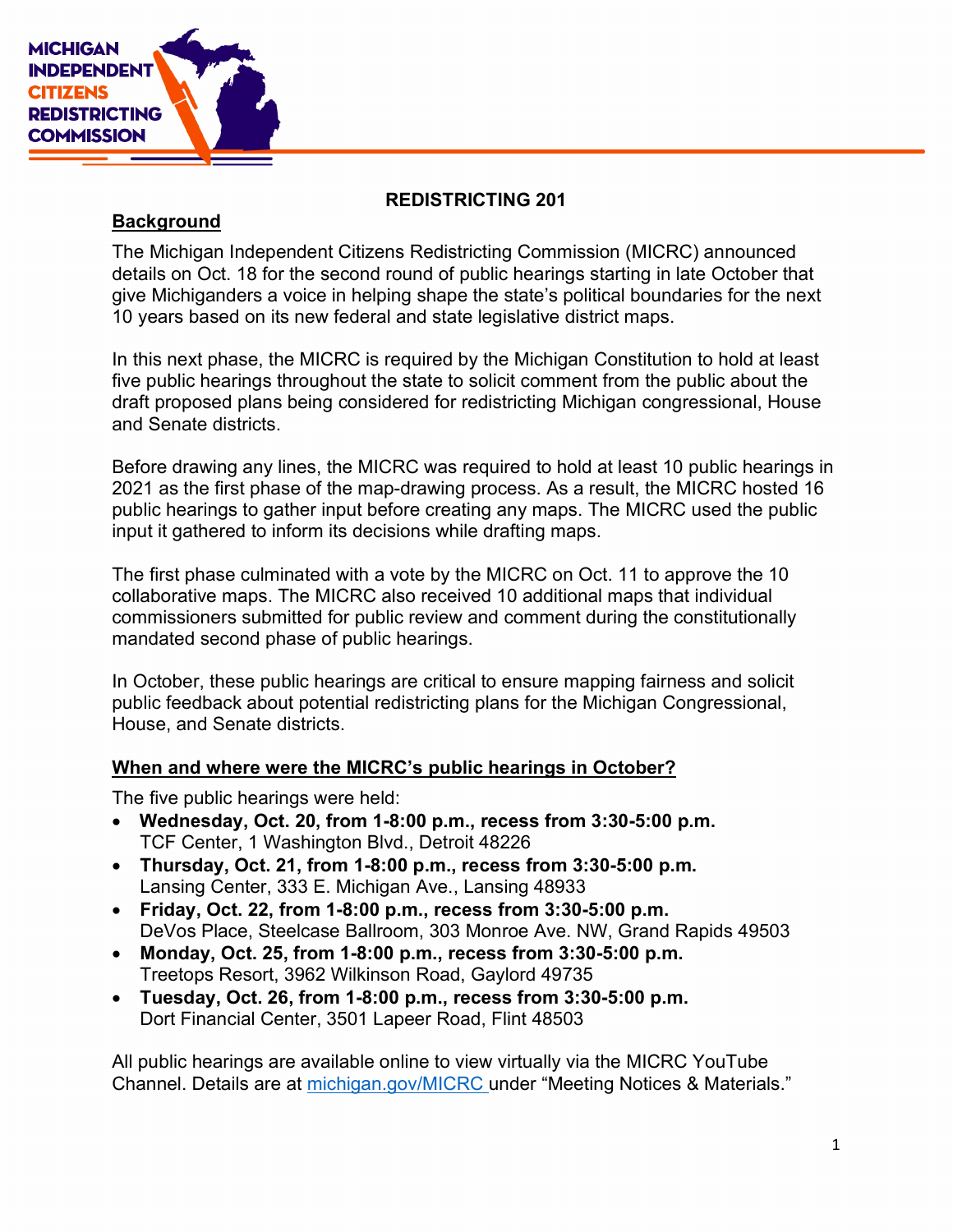

# How can Michiganders comment on the MICRC's proposed draft maps?

Michiganders were invited to attend the public hearings and make comments by signing up at any event. Speakers were asked to comment on a first-come, first-served basis. At each public hearing, the MICRC established an on-site Public Portal Station with volunteers to increase public participation and added monitors to enhance viewing of draft proposed maps. It also provides technical assistance in displaying information available on the Public Comment Portal or Mapping Portal for Michigan residents to reference during their public comments.

Michiganders can continue to make their voices heard by connecting with MICRC via:

Comments: There are two ways to provide comments on proposed maps through the commission's Online Public Comment Portal and Mapping Portal at michigan.gov/MICRC.

Call: Individuals can call 833-YOU-DRAW (833-968-3729) for more information.

For Help: Individuals can call 2-1-1 for assistance in registering to provide public comment. This service is available in over 200 languages and is ideal for individuals without internet access.

Mail: MICRC, P.O. Box 30318, Lansing, MI 48909

# What happens after the public hearings?

After the final public hearing on Oct. 26, the MICRC will take the public comments under advisement and begin its deliberation period by meeting daily starting at 1 p.m. Wednesday, Oct. 27, with the first session at the Michigan State University Union, 49 Abbot Road, East Lansing, MI 48824.

The purpose of those meetings is to further deliberate on the proposed legislative and congressional district boundaries and adjust, if necessary. The MICRC will continue to take public comment during these meetings. Please visit www.michigan.gov/MICRC to find out additional meeting dates, locations, and times.

# What are the seven ranked redistricting criteria the MICRC are required to follow?

The Michigan Constitution provides the specific criteria and procedures the MICRC must use when proposing and adopting a redistricting plan. The constitutional standards are listed below in order of priority:

# (a) Districts shall be of equal population as mandated by the United States Constitution and shall comply with the Voting Rights Act and other federal laws.

(b) Districts shall be geographically contiguous. Island areas are contiguous by land to the county of which they are a part.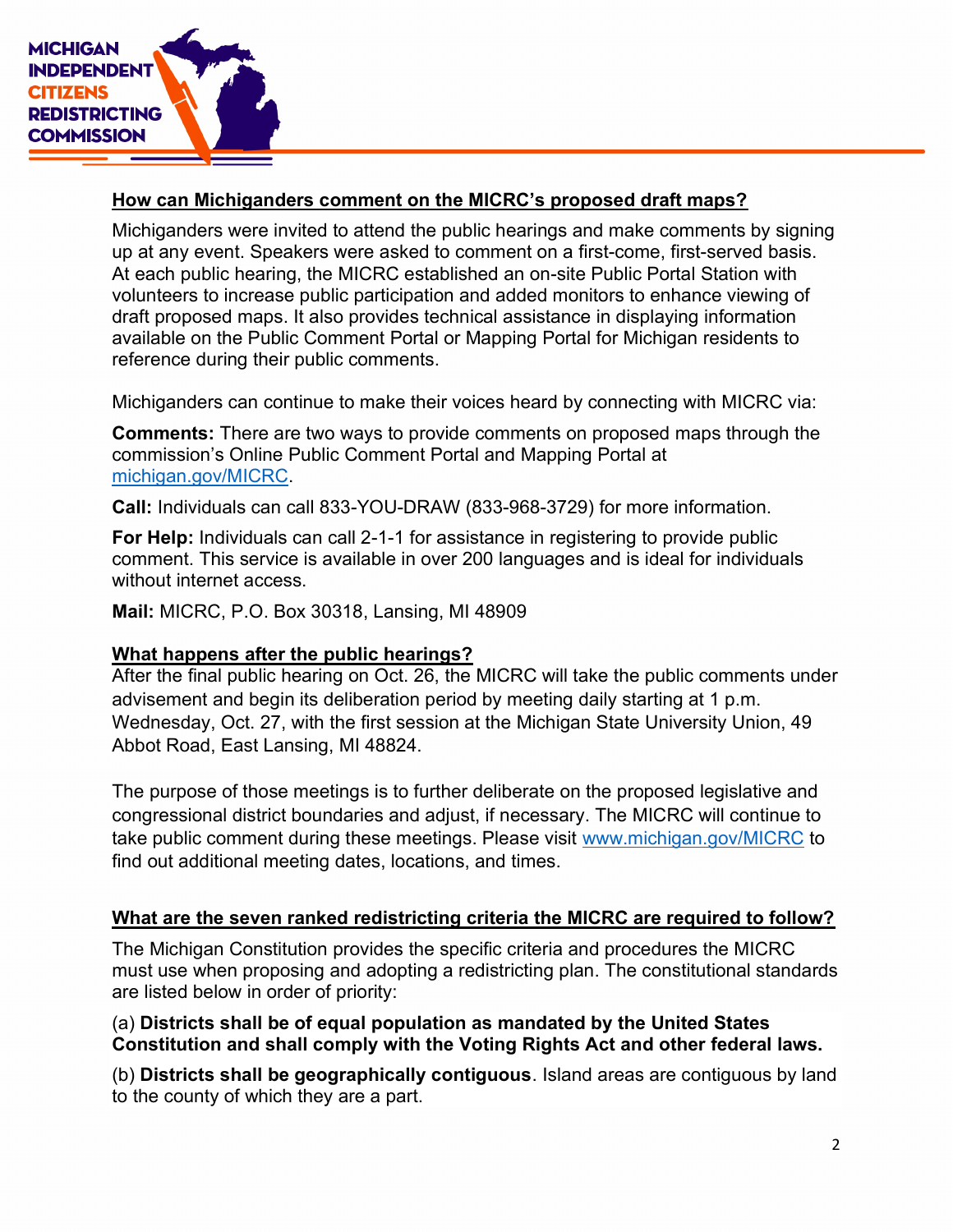

(c) Districts shall reflect the state's diverse population and communities of interest. Communities of interest may include, but shall not be limited to, populations that share cultural or historical characteristics or economic interests. Communities of interest do not include relationships with political parties, incumbents or political candidates.

(d) Districts shall not provide a disproportionate advantage to any political party. A disproportionate advantage to a political party shall be determined using accepted measures of partisan fairness.

(e) Districts shall not favor or disfavor an incumbent elected official or a candidate.

(f) Districts shall reflect consideration of county, city and township boundaries.

(g) Districts shall be reasonably compact.

# What is the difference between a "collaborative" map and an "individual" map?

The commission drew 10 collaborative maps as a team in open meetings that have been approved for public comment and meets the criteria set forth by the state Constitution. A single commissioner creates an individual map without input from others. Several commissioners drew 10 additional maps as individuals.

Maps are labeled by the date they were created and a designated tree name to delineate them from previous draft maps. Information about all 10 collaborative draft proposed maps and the 10 individual proposed maps is available on the commission's website, www.michigan.gov/MICRC.

#### When is the MICRC expected to finish its work?

After the MICRC completes its deliberation period, it is scheduled to adopt proposed maps on Friday, Nov. 5. Those maps will then be published for public review on or about Nov. 14.

As required by the Michigan Constitution, each published map will be tested for compliance with the seven ranked redistricting criteria, be accompanied by a report that includes such census data as is necessary to accurately describe the plan as well as verify the population of each district and will also have the map and legal description.

The Constitution states that upon MICRC publication of the proposed redistricting maps, the commission must provide a minimum of 45 days for additional public comment.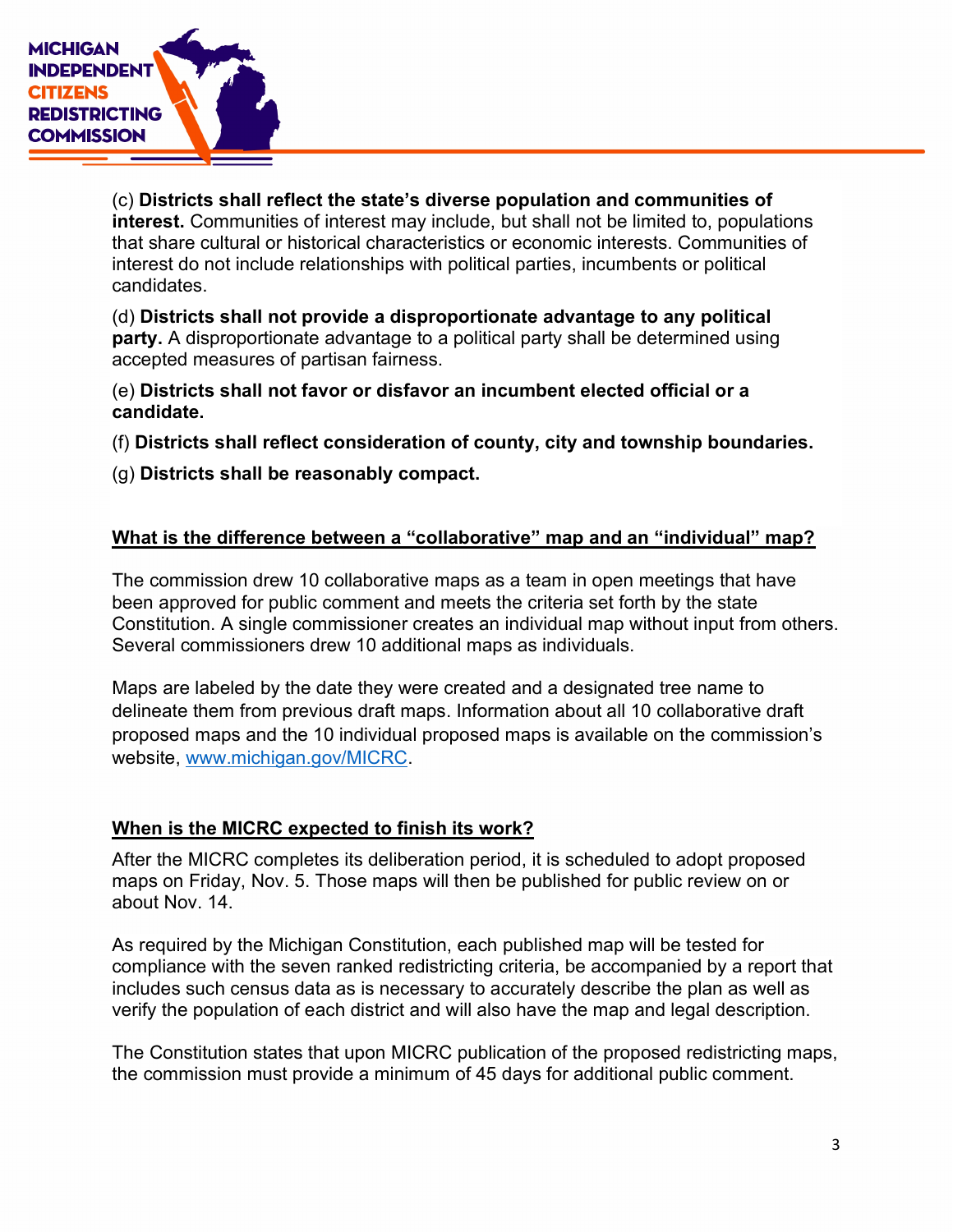

During the 45-day comment period, the MICRC plans to host public meetings allowing further input on Thursdays from 10 a.m.-2 p.m.

- Nov. 18
- Dec. 2
- $\bullet$  Dec.16
- $\bullet$  Dec. 30

Details about these meetings are available at michigan.gov/MICRC under "Meeting Notices & Materials."

The MICRC is scheduled to adopt the final maps on Dec. 30. The commission is required to publish the final maps within 30 days after adopting a plan. Included with the final maps will be reference materials and data used in drawing the final maps and any programming information used to produce and test the plan. In addition, the Michigan Secretary of State will keep a public record of all MICRC proceedings and will publish each map and required documentation.

The adopted redistricting plan with new legislative boundaries for the state House, state Senate and congressional districts will become law 60 days after publication. These district maps will take effect before the 2022 primary and general elections.

#### How many votes are necessary for the MICRC to approve the state's new legislative and congressional district maps?

A final redistricting plan requires a majority vote of the MICRC that includes at least two commissioners who affiliate with each major party and two commissioners who do not affiliate with either major party, plus one additional commissioner to reach a majority for a total of seven commissioners.

# What happens if a majority of commissioners fail to approve a final set of maps?

According to the state Constitution, the MICRC would use the following process to adopt a plan for that type of district where a majority vote cannot be reached:

- Each commissioner can submit one proposed plan for each type of district to the full commission for consideration.
- Each commissioner would then rank the plans submitted according to preference. Each plan would be assigned a point value inverse to its ranking among the number of choices, giving the lowest-ranked plan one point and the highest-ranked plan a point value equal to the number of plans submitted.
- The commission would adopt the plan receiving the highest total points that is also ranked among the top half of plans by at least two commissioners not affiliated with the party of the commissioner submitting the plan, or in the case of a plan submitted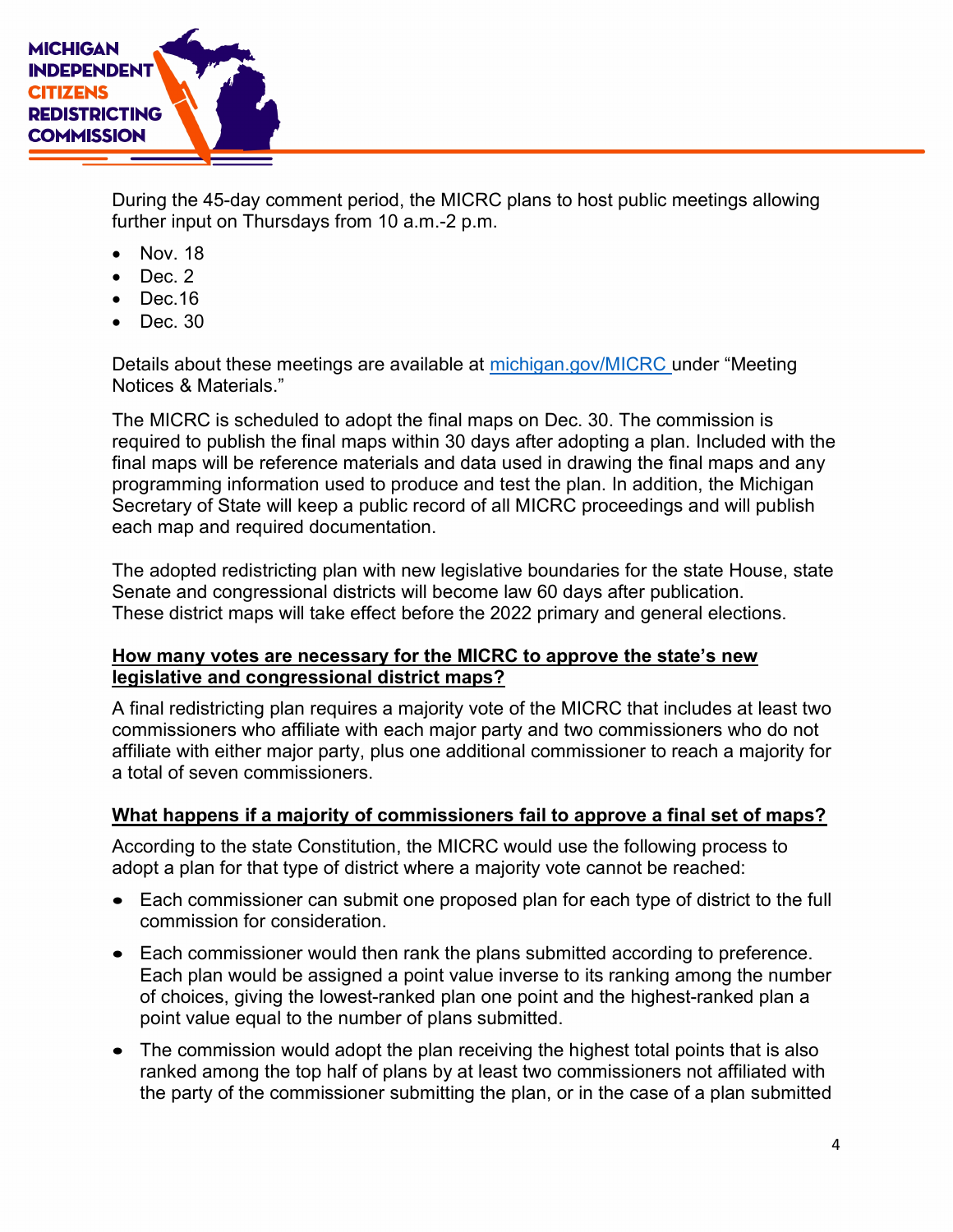

by nonaffiliated commissioners, is ranked among the top half of plans by at least two commissioners affiliated with a major party.

- If plans are tied for the highest point total, the Michigan Secretary of State would randomly select the final plan from those plans.
- If no plan meets the above requirements, the Michigan Secretary of State will randomly select the final plan for each district type. Each final plan will be selected from all the submitted plans by individual commissioners (each may submit one proposed plan for each type of district to the full commission for consideration) pursuant to part (14)(c)(i) of the Michigan Constitution.

#### What is the potential role of the Michigan Supreme Court in the redistricting process?

The Michigan Supreme Court, in the exercise of original jurisdiction, can direct the MICRC to perform its duties.

The Michigan Supreme Court can also review a challenge to any plan adopted by the MICRC and could potentially remand a plan to the MICRC for further action if the court decides a plan fails to comply with the requirements of the Michigan Constitution. Additionally, a challenge could be brought in federal court for an alleged violation of the United States Constitution, or federal law, i.e., the Voting Rights Act.

#### Who are the members of the MICRC making this historic decision?

The MICRC has the exclusive authority to redistrict the state under Article IV, Section 6 of the Michigan Constitution of 1963. Therefore, the MICRC is the only entity authorized to draw and adopt redistricting plans for the state of Michigan.

Randomly selected from over 9,000 applicants, the MICRC comprises 13 citizens from across the state. They consist of four people who affiliate with the Democratic Party, five people who do not affiliate with either major party, and four people who affiliate with the Republican Party.

The members of the inaugural MICRC are:

Commissioner Douglas Clark, Retired Operations and Development Manager Commissioner Juanita Curry, Retired Specialized Foster Care Worker Commissioner Anthony Eid, Medical Student Commissioner Rhonda Lange, Real Estate Broker Commissioner Steven Lett, Semi-Retired Attorney Commissioner Brittni Kellom, Entrepreneur and Trauma Practitioner Commissioner Cynthia Orton, College Student Commissioner M.C. Rothhorn, Financial Cooperator